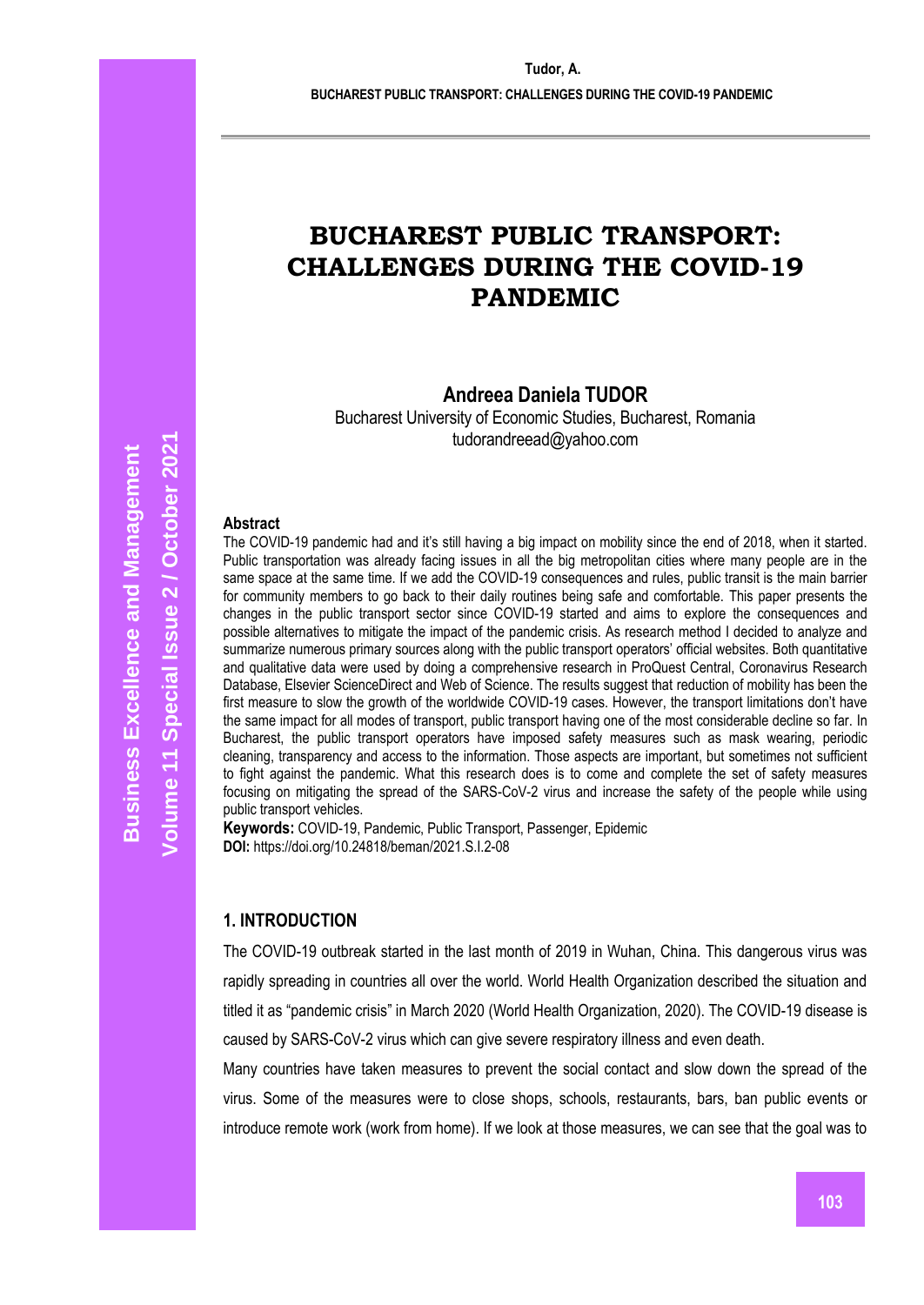accomplish the social distancing phenomenon, which can be efficient if we think that COVID-19 is transmitted by small airborne particles and droplets (Wilder-Smith & Freedman, 2020). Coronavirus pandemic will be remembered as a historic event that impacted the human condition all over the globe. The consequences are likely to be seen over many years impacting human behavior, economy or by adding additional government debt (Polzin, 2021).

Transportation plays a very important role in both social and economic development of a country because it facilitates the movement of people and goods. Therefore, a good infrastructure is a precondition of a good public transportation.

Public transportation management is a very difficult task but the absence of it is even worse, meaning that can have a huge impact on education, health, life in society, economic opportunities, mainly among the poorest (Willoughby, 2002).

One of the main challenges is to ensure a safe and modern public transportation, well-planned, wellorganized, well-integrated and functional. A high quality of public transport is inseparable from its competitiveness compared to individual transport. In other words, the goal is to balance the costs borne by users and local administrations, including the accessibility of alternative means of transport (walking, cycling, etc.) (Struzik, 2020).

On the other hand, this paper also shows helpful for public transport operators who aim to improve decision making by comparing the performance of other companies with their own performance in terms of quality.

This research is starting with a comprehensive literature review which has two parts. Firstly, focusing on the impact of the COVID-19 pandemic crisis on the public transportation sector and secondly having as center of attention the impact of the pandemic on the public transportation system in Bucharest. Once the main aspects are discussed the research continues with the research methodology. Finally, this paper addresses future opportunities of research and provides recommendations for making public transport more practical and efficient while focusing on passenger comfort and safety.

# **2. LITERATURE REVIEW**

# **2.1. COVID-19 pandemic and public transportation**

Many countries such as Canada, Australia, United States of America, Italy, Spain and Norway comply with mobility bans. This has severely affected the transportation system around the world. Also, in Budapest, the most significant reduction in the number of trips was observed in public transport, while cycling was facing the slightest decline (Bucsky, 2020). The use of public transport by citizens has seen the largest decline in the Netherlands, where the number of journeys has been reduced by more than 90%. In this country, 88% of people prefer to use other means of transport than to use public modes of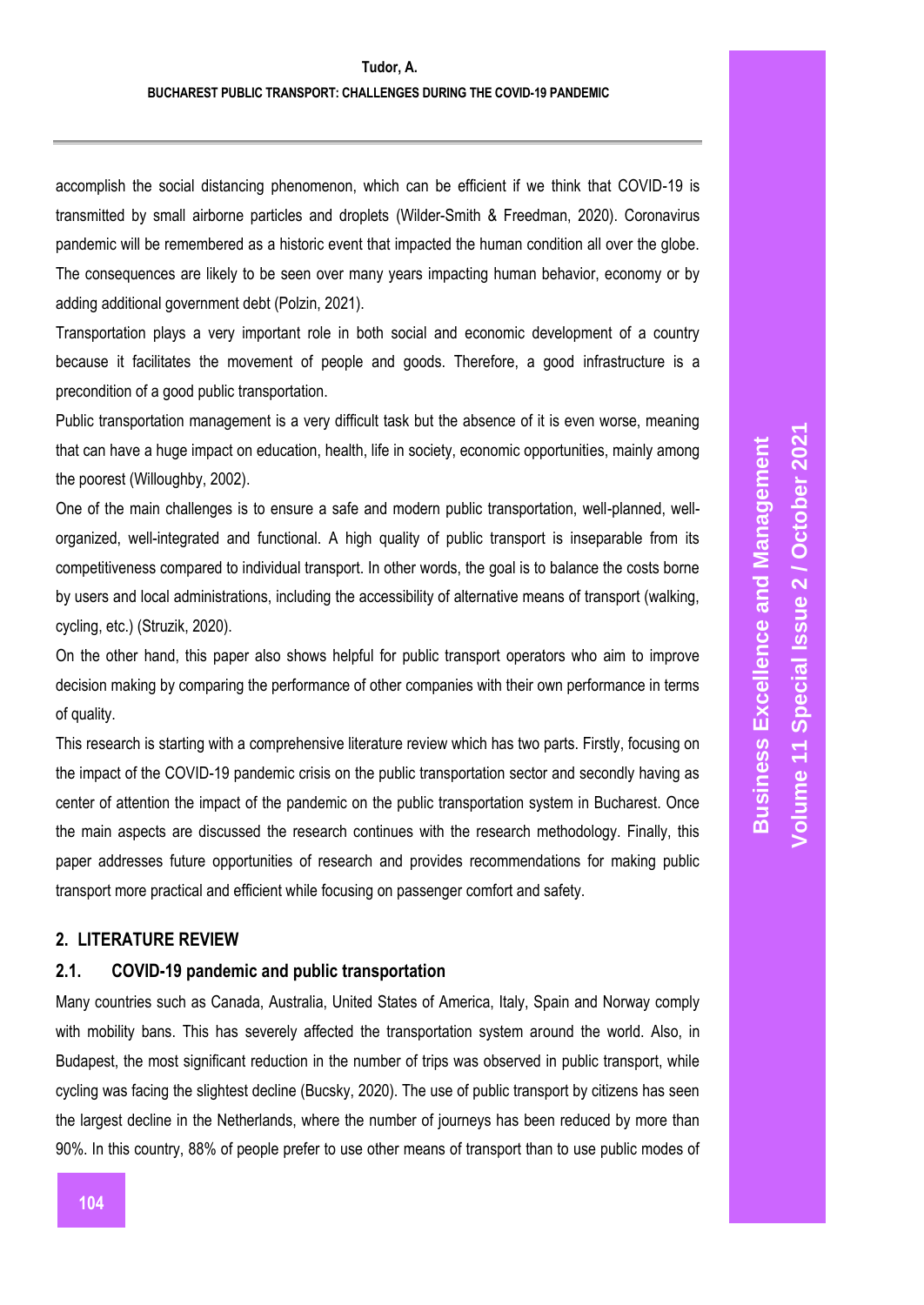#### **BUCHAREST PUBLIC TRANSPORT: CHALLENGES DURING THE COVID-19 PANDEMIC**

transport (de Haas, Faber, & Hamersma, 2020). (Aloi, et al., 2020) reported that the mobility of citizens in Spain was reduced by 76%, and public transport saw a 93% reduction in the number of passengers. In the UK, travel restrictions have led to a 95% decrease in underground travel. At the end of June 2020, Brussels, Singapore, Stockholm, Lyon, Paris and Moscow had a mobility index of more than 50%. Hong Kong had the highest mobility rate of 76%, while cities from the United States of America were found to have a mobility rate of less than 20% (Abu-Rayash & Dincer, 2020).

In Australia, the COVID-19 disease was confirmed in early 2020, in January. Similar methods have been taken to limit the spread of the virus: remote work, online learning and limited mobility possibilities (Munawar, Khan, Qadir, Kouzani, & Mahmud, 2021). Sydney, the second largest city in Australia was facing a drastically cut of the train and bus services under the COVID-19 restrictions (ABC Premium News, 2021a). In December 2020 the capacity was lifted to 25% on light rail, 45% on buses and 55% on trains (ABC Premium News, 2021b).

(Agrawal, Tripathi, & Agrawal, 2015) conducted a study having as main goal to measure the service quality of the public transport in Delhi, India. The research was made by using multiple decision-making methodologies to choose the best criteria. The study showed that problems related to traffic congestion or pollution can be significantly reduced by increasing the public transport quality.

In another research on public transport operations optimization, (Ceylan & Ozcan, 2018) presented a model with two levels capable to do simulations and find benefits for both bus operators and passengers. The most important elements in public transportation are the time savings promoted by time management and investments in infrastructure. Therefore, passengers want reliable transport, arrival time being very important and affecting the choice of the users (Tirachini, Hensher, & Bliemer, 2014). A research conducted by (Flyvbjerg, Holm, & Buhl, 2007) shows that approximately half of the transportation projects are not reliable, mishandling traffic forecasts in around 20% of the cases.

In Tampere, one of the largest cities from Finland that has around 238.000 inhabitants the number of public transport passengers decreased with 70% in spring 2020 due to the pandemic and the consequences that came with it, namely schools being closed and remote work (Tamminen, 2020). Finland is not the only country that had a decrease, public transport being affected in many countries during the COVID-19 pandemic (Beck & Hensher, 2020), (Budd & Ison, 2020), (De Vos, 2020), (Bucsky, 2020). Therefore, it's very difficult to operate public transport at a normal level with a significant decrease of the passengers.

Looking at a study that was done in 2020, 68% of the Romanians over the age of 18 prefer to use their personal cars as transportation mode during the pandemic, followed by public transport (11%) and bicycles (9%). If we reduce the range and look at the 18-50 age group, the study revealed that personal car is the first choice when it comes to transport preference (77%), followed by bicycles (8%) and public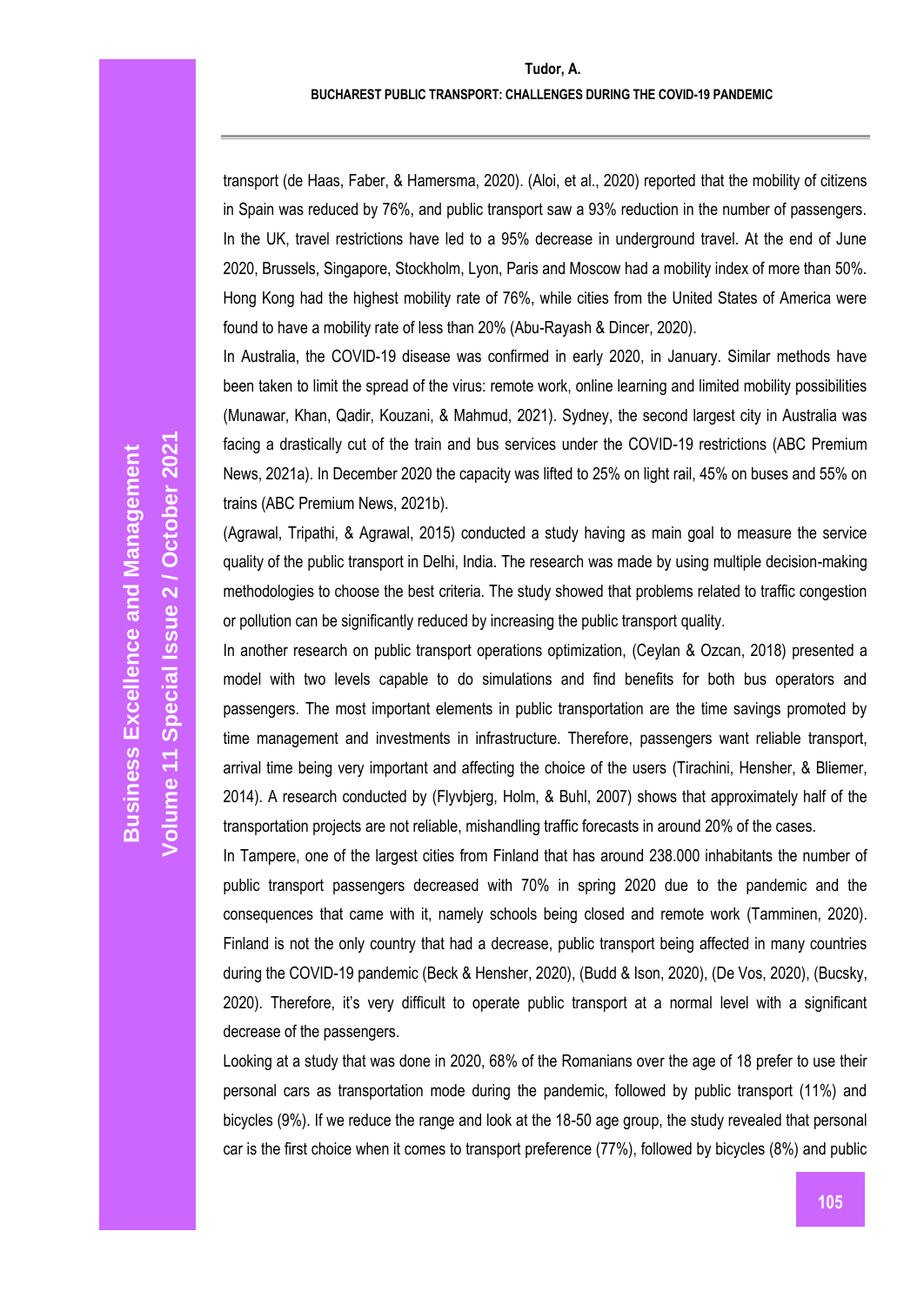transport (7%). Therefore, a trend can be seen, no matter what age group we take in consideration. The first preference when it comes to transport is using their personal car and very far away, we can see as a choice, either bicycles or public transportation.

# **2.2. Public transport in Bucharest during COVID-19**

The capital of Romania has one of the most complex public transport networks in Europe. Therefore, the local public transport network in the capital includes an underground transport method managed by Metrorex and three surface transport methods managed by STB – "Societatea de Transport București." Surface transportation includes a vast network of buses, trams and trolleybuses comprising 133 bus lines, 24 tram lines and 15 trolleybus lines. This system is often crowded due to heavy use. The vehicle fleet includes 1147 buses, 486 trams and 297 trolleybuses (STB, 2020).

The bus network is the most extensive and complex method of transport in Bucharest, but unfortunately it does not benefit from a distinctive traffic color that is reserved for their transport and as a result the transport speed is extremely reduced, especially during peak hours.

Bucharest tram network has a separate path from the main road aiming to avoid the entry of cars. Therefore, trams can reach higher speed during peak hours, respecting the security conditions and not endangering the safety of passengers or other traffic participants.

Trolleybuses are electric vehicles for public transport. These vehicles often look like a regular bus but are powered by one or more electric motors. The trolleybus lines make the connection between east and west.

The underground transport network managed by Metrorex is one of the most used means of public transport in Bucharest, with a network length of 77 km kilometers, double rail, arranged in 5 metro lines and 63 subway stations (METROREX, 2021).

(Popescu, 2020) claims that underground transportation transit has decreased between 2019 and 2020:

| RUSH HUUR 6-9 am       |                   |                   |                      |  |  |
|------------------------|-------------------|-------------------|----------------------|--|--|
| <b>Subway Stations</b> | Average number of | Average number of | Increase/Decrease in |  |  |
|                        | passengers in     | passengers in     | number of            |  |  |
|                        | September 2019    | September 2020    | passengers between   |  |  |
|                        |                   |                   | September 2019 and   |  |  |
|                        |                   |                   | September 2020       |  |  |
|                        |                   |                   |                      |  |  |
|                        |                   |                   |                      |  |  |
| 1 Decembrie 1918       | 18.699            | 25.766            | $+7.067$             |  |  |
| Piata Sudului          | 83.065            | 31.109            | $-51.956$            |  |  |
| Crângași               | 77.202            | 25.859            | $-51.343$            |  |  |
|                        |                   |                   |                      |  |  |

# **TABLE 2.1. THE BUSIEST BUCHAREST SUBWAY STATIONS IN THE MORNING, RUSH HOUR 8-9 am**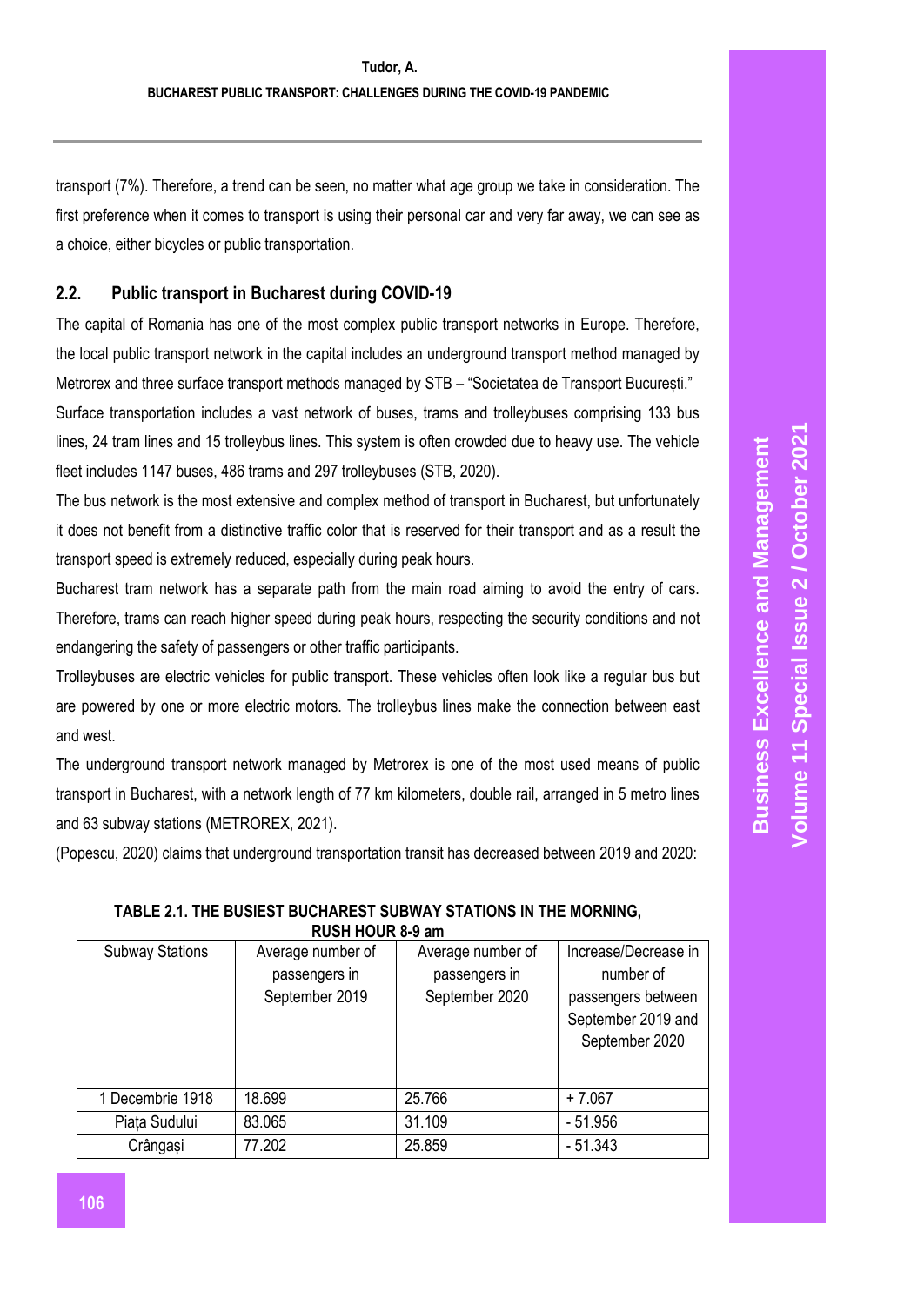**BUCHAREST PUBLIC TRANSPORT: CHALLENGES DURING THE COVID-19 PANDEMIC**

| Eroii Revolutiei | 69.161 | 28.687 | $-40.476$ |
|------------------|--------|--------|-----------|
| Dimitrie Leonida | 69.922 | 26.983 | $-42.939$ |
|                  |        | $\sim$ |           |

Source: Adapted from (Popescu, 2020)

#### **TABLE 2.2. THE BUSIEST BUCHAREST SUBWAY STATIONS IN THE EVENING, RUSH HOUR 5-6 pm**

| <b>Subway Stations</b> | Average number of<br>passengers in<br>September 2019 | Average number of<br>passengers in<br>September 2020 | Increase/Decrease in<br>number of<br>passengers between<br>September 2019 and<br>September 2020 |  |  |
|------------------------|------------------------------------------------------|------------------------------------------------------|-------------------------------------------------------------------------------------------------|--|--|
| <b>Aurel Vlaicu</b>    | 144.305                                              | 37.980                                               | $-106.325$                                                                                      |  |  |
| Unirii 1               | 58.248                                               | 28.622                                               | $-29.626$                                                                                       |  |  |
| Aviatorilor            | 64.880                                               | 25.355                                               | $-39.525$                                                                                       |  |  |
| Universitate           | 55.839                                               | 24.981                                               | $-30.858$                                                                                       |  |  |
| Unirii 2               | 53.119                                               | 24.684                                               | $-28.435$                                                                                       |  |  |
|                        |                                                      |                                                      |                                                                                                 |  |  |

Source: Adapted from (Popescu, 2020)

It can be seen a decrease between September 2019 and September 2020. If we look at the morning rush hours the highest decrease is 51.956 but an increase in the number of passengers that were transiting "1 Decembrie 1918" subway station. On the other hand, between the evening rush hours a decrease in the number of passengers can be seen at every subway station. The highest drop is registered at the "Aurel Vlaicu" subway station, where most corporate headquarters are located.

Lucian Bode, the Minister of Transport, stated that for Metrorex, the decrease in number of passengers with about 30-40% generated losses of 9-10 million euros (Nedelea & Ispas, 2020).

To increase the comfort of public transport, and to ensure a safe environment, STB promotes the following: it's important if each passenger considers the recommendations on social behavior responsible for preventing the spread of the new coronavirus. Therefore, the public transport company recommendations are to (STB, Măsuri pentru evitarea infectării cu virusul Covid-19 (coronavirus)):

- Wear the mask throughout the trip;
- Keep 1.5 meters from other passengers while using public transportation;
- Not stand in front of other passengers;
- Use alternative ways to purchase and pay for the trip: upload the nominal card online, pay via the 24Pay application, pay by SMS or pay by contactless bank card directly at the validator.
- Wait for the next means of transport if the one that just arrived it's crowded.

Similar recommendations for limiting the spread of COVID-19 infection are also imposed by (METROREX, 2020).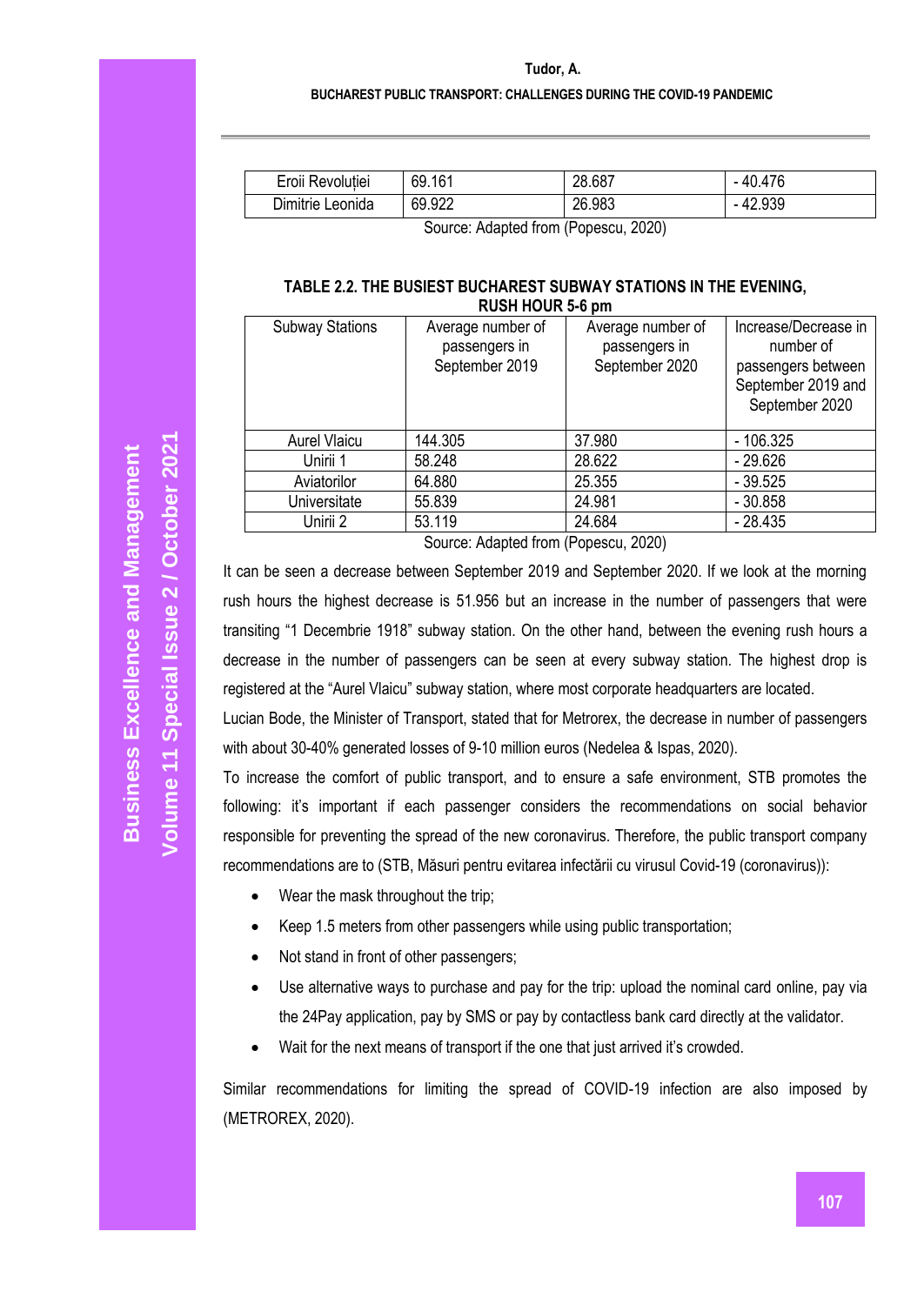Aldo we are still going through a challenging period in all industry sectors, a price increase in the STB and Metorex tickets is observed during the pandemic. A trip by bus, tram or subway is around 0.61 euros in Bucharest, from 1<sup>st</sup> of August 2021. The entire public transport system in the Bucharest - Ilfov area was integrated, so there isn't a tariff difference between urban, regional and express lines and passengers are able to travel both on surface, or using the subway, with the same ticket, in a certain amount of time. So far, a STB ticket was 0.26 euros, and a subway trip, 0.50 euros. Moreover, STB-METROREX introduces a 24-hours or 72-hours subscription, a 7-days subscription, monthly subscription and even a 6-months or 12-months subscription (Ciobanu, 2021).

## **3. RESEARCH METHODOLOGY**

This paper includes an analysis of the documentation that was found in various scientific articles and publications regarding the impact of the pandemic over the public transportation system. As methods, I used both quantitative and qualitative data having as main goal to explore all the consequences and possible alternatives to mitigate the impact of the pandemic crisis.

The information presented in this paper was found by doing a comprehensive research in ProQuest Central which is the largest single periodical resource and includes complete databases across all major areas of interest, Coronavirus Research Database which includes medical research databased related to the COVID-19 pandemic crisis, Elsevier ScienceDirect or Web of Science.

# **4. RESEARCH RESULTS AND DISCUSSIONS**

Some of the measures that will help stop the spread of COVID-19 death and, at the same time, help public transport companies keep their doors open are to reduce non-essential routes and support essential transport during the pandemic.

Analyzing previous studies I came to the conclusion that all countries affected by this virus have imposed measures to stop the infection of the population with the virus. Imposing safety measures such as mask wearing, periodic cleaning, transparency and access to the information. Those aspects are important , but sometimes not sufficient to fight against the pandemic. Some contries agreed with this and imposed stricter protection measures.

Public transport operators also had to face another major challenge. A significant decrease in the number of passengers has been seen because most of the people who used to work in the office are now working from home. The same applies to students who have now switched to online learning.

An opportunity for this period of crisis may be the construction or modernization of infrastructure, which could continue and even increase in intensity, amid the massive reduction of traffic and by attracting additional labor, made available in other economic sectors. The development of a real sustainable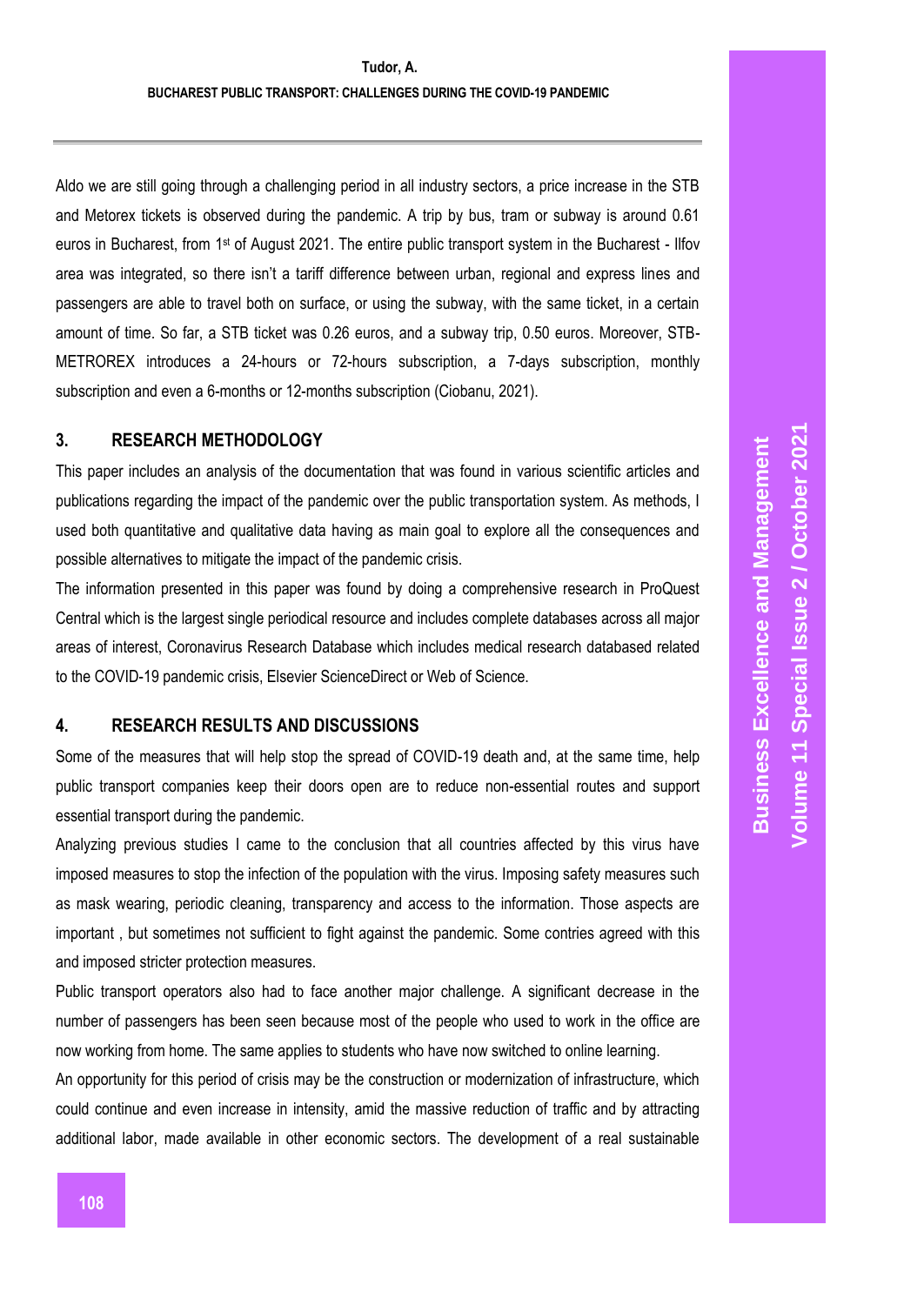transport system, by reducing current intermodal imbalances and stimulating the development of transport.

In Bucharest, the capital of Romania, the model explained above also applies. Mobility has been reduced due to both lockdown and remote work or online learning. Currently, the public transit it's looking a little bit better. The willingness of the population to use public transport to the detriment of the personal car has increased and is related to two factors: the feeling of comfort and the feeling of safety. To ensure the previous two factors, in Bucharest, public transport operators and municipalities have imposed safety measures that were discussed earlier in this research paper.

Taking into consideration the public transport system in Bucharest, the five main aspects that should be considered in order to achieve the desired balance between demand and supply are:

- 1. The necessary infrastructure
- 2. The city population
- 3. User needs
- 4. An optimum quality assurance
- 5. An efficient public transport

Finally, to increase the safety and comfort of the public transit, companies can raise the number of buses, trolleybuses, trains and metro trains so people can travel while mantaining social distancing. This can be implemeted on peak hours or on the busy lines. Periodic cleaning and sanitizing of the vehicles are also very important and must be rigorously done.

# **5. CONCLUSIONS**

Without doubt, public transport is currently facing challenges in Bucharest and many other metropolitan areas. Even if the problems have not started now, they have intensified since the pandemic crisis began. Public transport has been adapting during the pandemic which accelerated the peace of change. Hopefully, all the changes will have as a result a more dynamic travel behavior than before.

When it comes to research outcome, I've identified that even if the public transport operators were quite quick to introduce safety measures, those are insufficient and way too general. Transport operators and municipalities should aim to organize passenger fluxes in order to accomplish all the needs and respect new regulations while keeping a high efficiency and profitability with acceptable and adequate prices for users.

The absence of quick solutions to the challenges that the public transport system is facing is not a justification to ignore the proportions of the pandemic over the public transport system. Instead, public transport operators should focus on providing mobility for the people without alternatives means and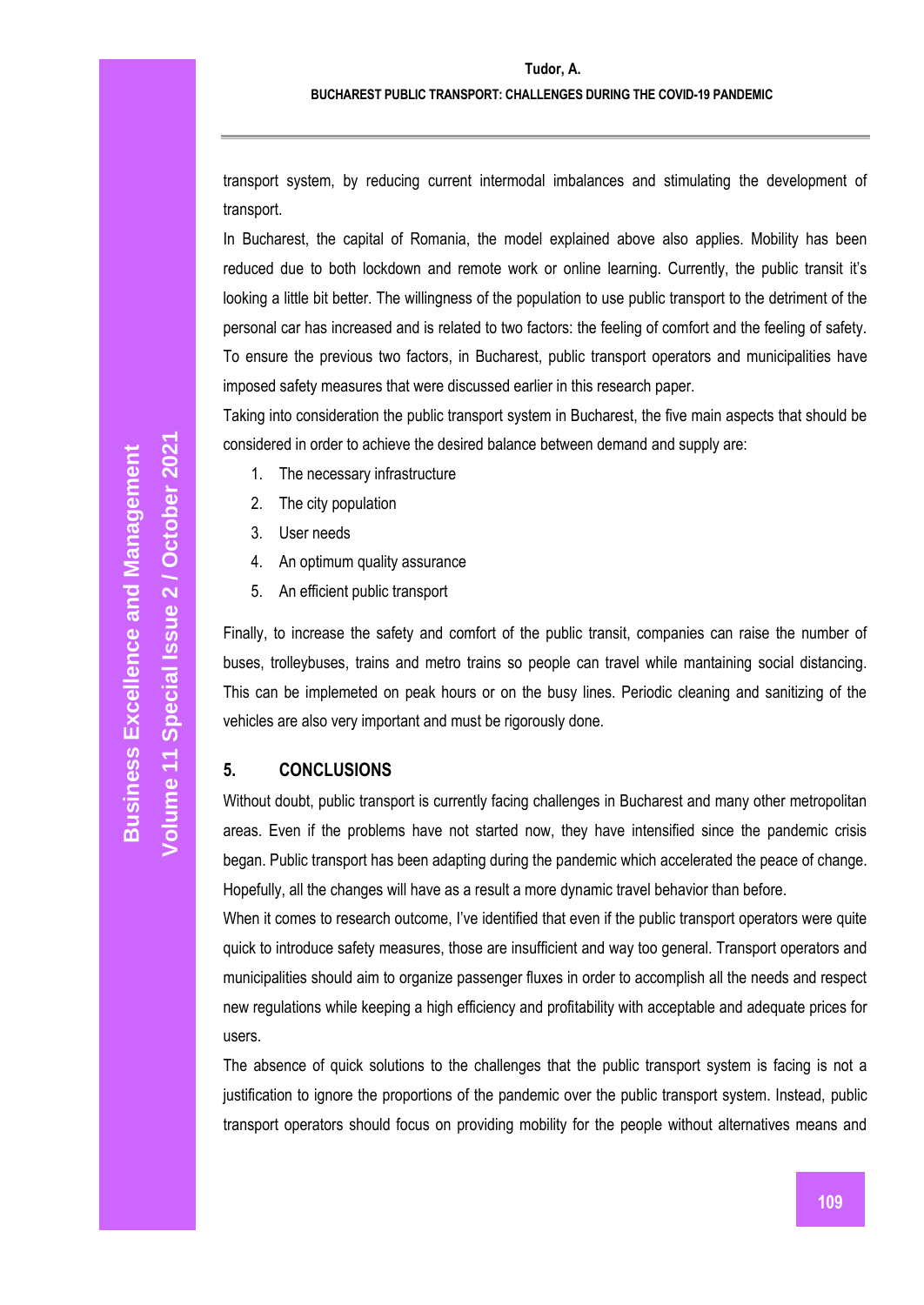remain fact-driven, deliberative, and careful regarding the future of the public transport system. Good intentions don't necessarily translate in good policies.

# **REFERENCES**

- ABC Premium News. (2021a, July 18). Sydney news: NSW offers grants for COVID-hit businesses, public transport services cut in lockdown. Sydney, Australia. Retrieved from https://www.proquest.com/wire-feeds/sydney-news-nsw-offers-grants-covidhit/docview/2552743289/se-2?accountid=136549
- ABC Premium News. (2021b, April 14). Sydney News: COVID-19 restrictions on public transport to ease, rental prices hit record high. Sydney, Australia. Retrieved from https://www.proquest.com/wire-feeds/sydney-news-covid-19-restrictions-onpublic/docview/2512761731/se-2?accountid=136549
- Abu-Rayash, A., & Dincer, I. (2020, October). Analysis of mobility trends during the COVID-19 coronavirus pandemic: Exploring the impacts on global aviation and travel in selected cities. *Energy Research & Social Science, 68*, 1-9. doi:10.1016/j.erss.2020.101693
- Agrawal, V., Tripathi, V., & Agrawal, A. M. (2015). Methodology for evaluating service quality of public transport: Case of Delhi, India. *Journal of Supply Chain Management Systems, 4*(1), 88-100.
- Aloi, A., Alonso, B., Juan, B., Cordera, R., Echániz , E., González , F., . . . Sañudo, R. (2020, May 9). Effects of the COVID-19 Lockdown on Urban Mobility: Empirical Evidence from the City of Santander (Spain). *Sustainability, 12*(9). doi:10.3390/su12093870
- Beck, M. J., & Hensher, D. A. (2020, Decembrie). Insights into the impact of COVID-19 on household travel and activities in Australia – The early days of easing restrictions. *Transport Policy, 99*, 95-119.
- Bucsky, P. (2020, Noiembrie). Modal share changes due to COVID-19: The case of Budapest. *Transportation Research Interdisciplinary Perspectives*, 1-5. doi:https://doi.org/10.1016/j.trip.2020.100141
- Budd, L., & Ison, S. (2020, Iulie). Responsible Transport: A post-COVID agenda for transport policy and practice. *Transportation Research Interdisciplinary Perspectives, 6*, 1-2. doi:10.1016/j.trip.2020.100151
- Ceylan, H., & Ozcan, T. (2018). Optimization of headways and departure times in urban bus networks: A case study of Çorlu, Turkey. *Advances in Civil Engineering, 1*, 1-12.
- Ciobanu, R. (2021, August 1). *Transportul public în București, mai scump începând de astăzi. Prețul unei călătorii cu metroul sau autobuzul*. Retrieved from https://www.libertatea.ro/stiri/tarife-stbmetrorex-1-august-3670564
- de Haas, M., Faber, R., & Hamersma, M. (2020, July). How COVID-19 and the Dutch 'intelligent lockdown' change activities, work and travel behaviour: Evidence from longitudinal data in the Netherlands. *Transportation Research Interdisciplinary Perspectives, 6*. doi:10.1016/j.trip.2020.100150
- De Vos, J. (2020, Mai). The effect of COVID-19 and subsequent social distancing on travel behavior. *Transportation Research Interdisciplinary Perspectives, 5*, 1-2.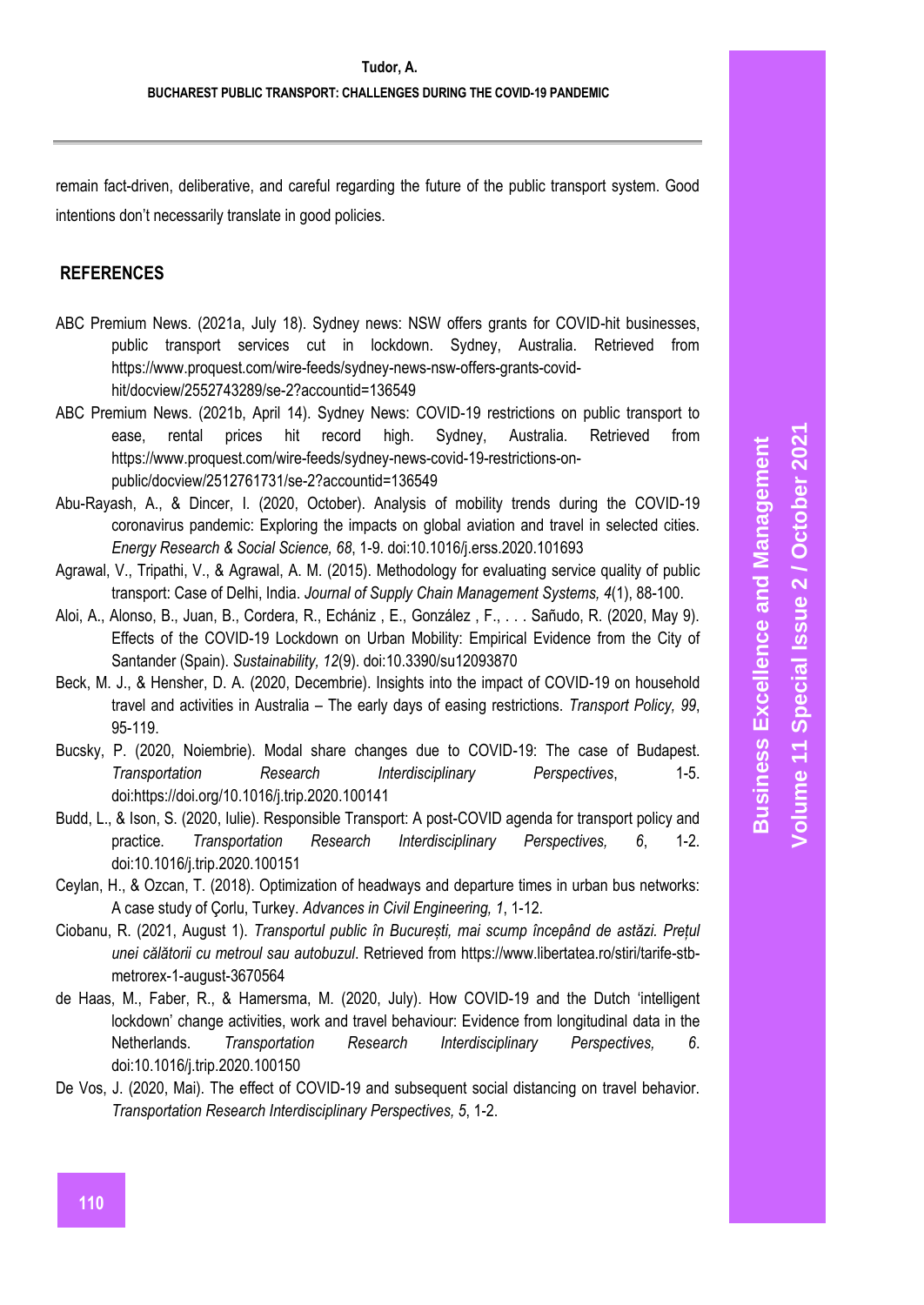- Flyvbjerg, B., Holm, M., & Buhl, S. L. (2007). How (In)accurate Are Demand Forecasts in Public Works Projects?: The Case of Transportation. *Journal of the American Planning Association, 71*(2), 131-146.
- Marica, I. (2020, Septembrie 9). Retrieved from Personal car, bicycle or public transport: Study reveals Romanians' transportation preferences during pandemic: https://www.romaniainsider.com/romanians-transportation-preferences-study-covid19
- METROREX. (2020, Iulie 14). *Recomandari de respectare in continuare cu strictete a masurilor de preventie pentru limitarea raspandirii infectiei cu noul coronavirus*. Retrieved from METROREX: http://www.metrorex.ro/\_read634-1

METROREX. (2021, 06 13). Retrieved from http://www.metrorex.ro/prima\_pagina\_p1352-1

- Munawar, H. S., Khan, S. I., Qadir, Z., Kouzani, A. Z., & Mahmud, M. P. (2021). Insight into the Impact of COVID-19 on Australian Transportation Sector: An Economic and Community-Based Perspective. *Sustainability, 13*(3), 1-24. doi:10.3390/su13031276
- Nedelea, A., & Ispas, L. (2020, Mai 11). *Anunțul îngrijorător al ministrului transporturilor despre pierderile Metrorex, Tarom și CFR în criza COVID-19: "Trebuie să le menținem în viață" Citeşte întreaga ştire: Anunțul îngrijorător al ministrului transporturilor despre pierderile Metrorex, Tarom*. Retrieved from https://www.libertatea.ro/stiri/pierderi-metrorex-tarom-cfrcriza-coronavirus-2993332
- Polzin, S. (2021, Martie 25). *Mass Transit Systems Face Critical Challenges Now and When COVID-19 Pandemic Is Over*. Retrieved from Reason Foundation: https://reason.org/policy-brief/masstransit-systems-face-critical-challenges-now-and-when-covid-19-pandemic-is-over/
- Popescu, A. L. (2020, Octombrie 27). *Transport în pandemie. Din metrou în autobuz | Unde sunt marile aglomerații*. Retrieved from Europa Libera Romania: https://romania.europalibera.org/a/transport-pandemie-din-metrou-autobuz-unde-sunt-marileaglomeratii/30915288.html
- STB. (2020). *Statistici*. Retrieved from Societatea de transport Bucuresti: http://stbsa.ro/statistici
- STB. (n.d.). *Măsuri pentru evitarea infectării cu virusul Covid-19 (coronavirus)*. Retrieved August 8, 2021, from Societatea de Transport Bucuresti: http://www.stbsa.ro/coronavirus
- Struzik, A. (2020, Decembrie 08). *Transportul public după COVID-19 – necesitatea unor soluții inovatoare și sigure pentru actuala criză și posibilele crize viitoare*. Retrieved from https://cor.europa.eu/ro/news/Pages/transport-publiczny-po-covidzie.aspx
- Tamminen, H. (2020, Martie 26.03.2020). *Nysse asigură încă mișcarea de zi cu zi*. Retrieved from TAMPERE: https://www.tampere.fi/tampereenkaupunki/ajankohtaista/tiedotteet/2020/03/26032020\_3.html
- Tirachini, A., Hensher, D. A., & Bliemer, M. C. (2014). Accounting for travel time variability in the optimal pricing of cars and buses. *Transportation*, 947-971. doi:10.1007/s11116-014-9515-8
- Wilder-Smith, A., & Freedman, D. (2020, Martie). Isolation, quarantine, social distancing and community containment: pivotal role for old-style public health measures in the novel coronavirus (2019 nCoV) outbreak. *Journal of Travel Medicine, 27*(2), 1-4. doi:10.1093/jtm/taaa020
- Willoughby, C. (2002, Ianuarie 1). *Infrastructure and Pro-Poor Growth: Implications of Recent Research*. Retrieved from GOV.UK: https://www.gov.uk/research-for-development-outputs/infrastructureand-pro-poor-growth-implications-of-recent-research